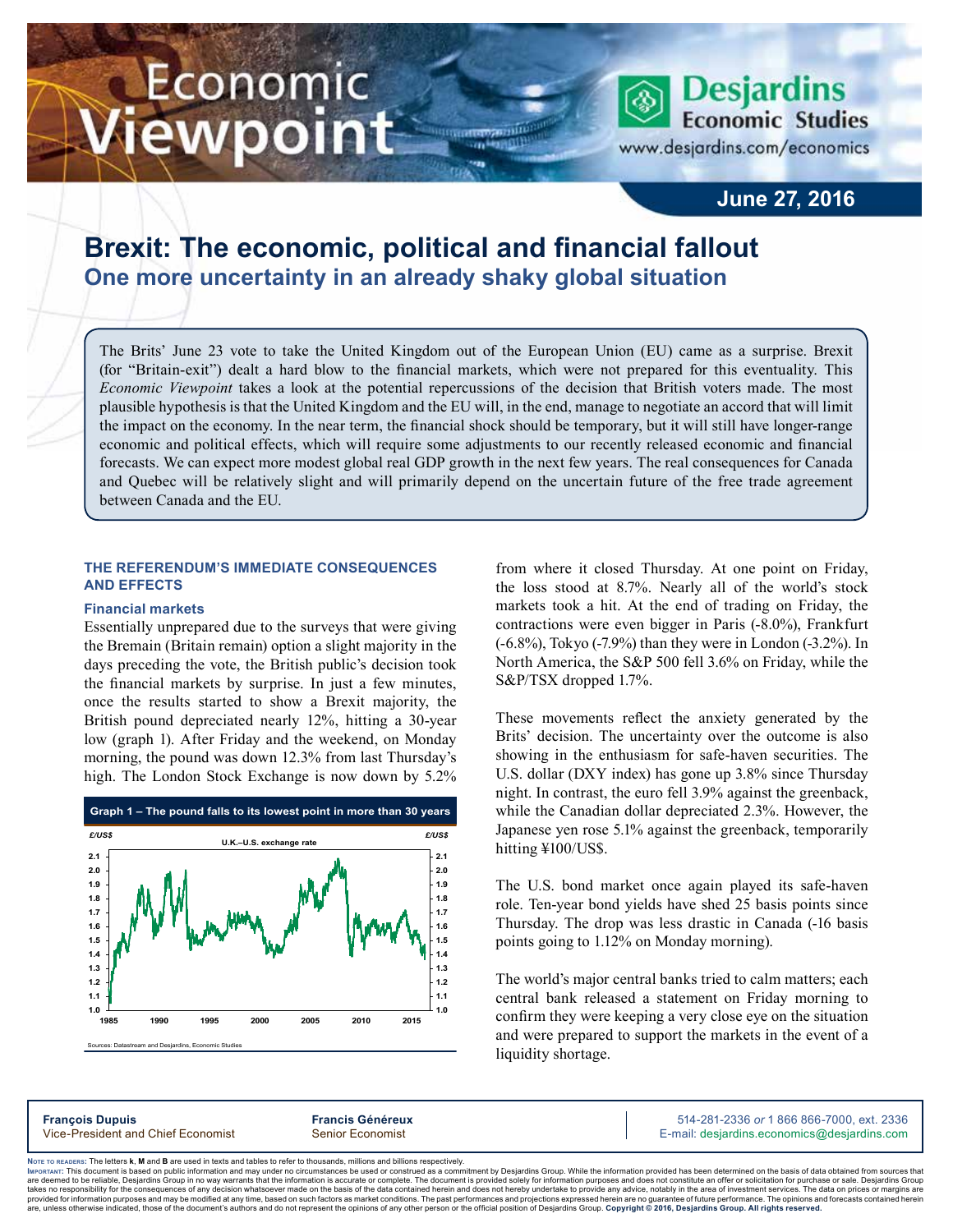

*Economic Viewpoint* June 27, 2016 www.desjardins.com/economics

The markets could remain unstable, especially in Britain. Elsewhere, too, as Brexit could affect upcoming key rate movements in the United Kingdom, as well as key rate decisions made by the European Central Bank (ECB) and the Federal Reserve (Fed). The financial markets will have to adjust to the new environment.

We can also expect credit conditions to tighten in the United Kingdom. Some international rating agencies have already indicated that they intend to downgrade the British government's credit rating outlook. The CDS indexes, which provide an indication of the possibility of a country's default, also went up substantially after the referendum.

#### **Economy**

**We must remember that, for now, nothing fundamental has changed for either the United Kingdom or Europe.** The referendum's outcome is not equivalent to an immediate Brexit. No tariff barriers have been put up, both capital and people continue to move, and Great Britain is still a full EU member. A legal process exists to govern an EU member's exit, but nothing has started yet.

**Accordingly, beyond the real impacts of potential trade and financial constraints, in the near future, it is the uncertainty that could affect the economic situation.**  It has been clear since the start of the year that, in the United Kingdom, economic agents were becoming nervous. The U.K.'s real GDP growth was 2.3% in 2015; in the first quarter of 2016, the annualized gain stood at just 1.4%, its lowest point since the end of 2012. A similar performance is forecast for the second quarter now ending.

We can, however, expect **the outlook for the U.K.'s economy to worsen in the very short term**, as uncertainty should take a bigger bite out of investment. Businesses don't know where the negotiations between the United Kingdom and the EU will lead or, in turn, the eventual scope of their market. A number of indicators are already pointing to some difficulties in the construction market, a situation that will naturally not get any help from the referendum's outcome. Another fear: London's role as Europe's leading financial centre and a major draw for international capital is going to change. Some international financial institutions have shown that they plan to cut back on their operations in the City. British financial businesses were among the hardest hit in last Friday's stock market shakeout.

All of this will affect confidence and, in the coming weeks, it will be important to keep a close watch on consumer and business confidence indexes. Such indicators will provide an idea of the immediate impact on the real economy (in the United Kingdom and elsewhere). For example, major declines that are not immediately followed by substantial rebounds could be a sign of a difficult second half of 2016 and a tough 2017.

As for British consumers, voting estimates per age bracket are revealing. Younger voters (who consume more and generate a greater proportion of housing investment) will no doubt not be happy with the referendum's outcome (graph 2). This could affect confidence, consumption and the housing market in the United Kingdom.

**Graph 2 – Estimated referendum vote by age**

| Age bracket        | Remain | Leave |
|--------------------|--------|-------|
| 18 to 24 years old | 75%    | 25%   |
| 25 to 49 years old | 56%    | 44%   |
| 50 to 64 years old | 44%    | 56%   |
| 65 and older       | 39%    | 61%   |

es: YouGov and Desjar

#### **Political environment**

The outcome of the referendum has already claimed its first political victim in the United Kingdom: Conservative Prime Minister David Cameron announced his resignation, effective this fall. He stated that the start of the Brexit process would be initiated, not by his government, but by his successor's. On one hand, this has the advantage of calming the situation and postponing certain negative consequences. On the other, with no clear successor waiting in the wings aside from Boris Johnson, London's former mayor, political uncertainty could intensify financial market anxiety. George Osborne, Chancellor of the Exchequer (Britain's equivalent to the Minister of Finance), had previously been seen as a potential David Cameron successor, but he was one of the fiercest Brexit opponents during the referendum campaign. Moreover, an internal division seems to be developing within the Labour Party, the main opposition party.

Regional voting results are also a source of discord that could be very important for the United Kingdom's future. Brexit got a clear majority in England, with a slimmer majority in Wales; Bremain, however, won in Scotland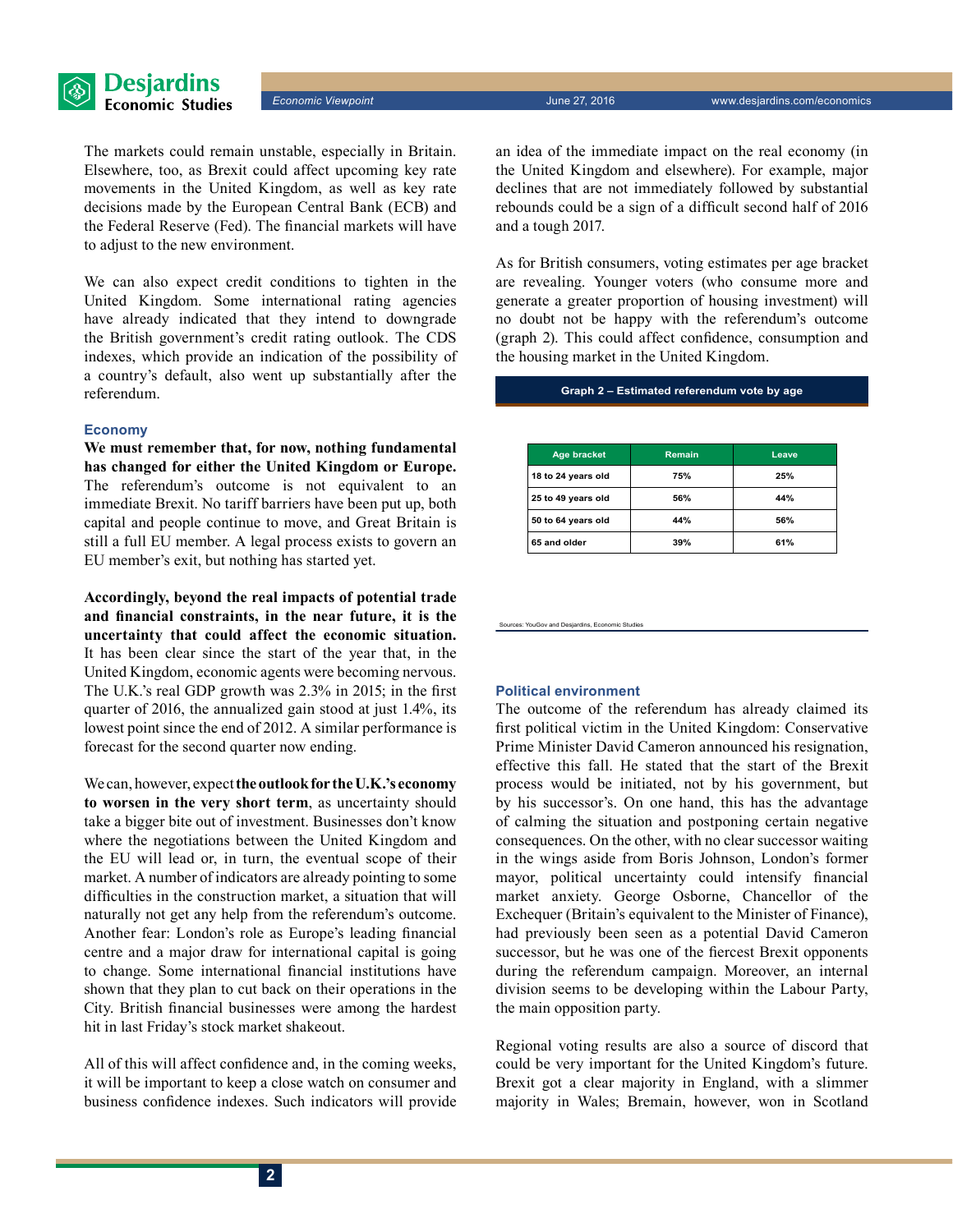

and Northern Ireland. The results will fan the demands of Scottish separatists and the Republicans in Northern Ireland.

#### **Medium-range repercussions**

**Over a longer horizon, Brexit's impacts on the British, European and global economies will depend on the outcome of the upcoming negotiations between the United Kingdom and the EU.** Under Article 50 of the Lisbon Treaty, which deals with the eventuality of a voluntary withdrawal by an EU member, the effective date for the country's exit is fairly flexible. The article calls for a maximum of two years to exit after formal notification is received, but that deadline can be extended under an agreement negotiated between the parties. Negotiations can also be extended (pursuant to a unanimous decision by the remaining EU members). A 2‑year horizon seems the most likely, and a request made by the British government in the fall of 2016 means that Brexit would be effective at the end of 2018. However, the other zone members, and the European Commission in Brussels, could pressure for a quick resolution in order to minimize the uncertainty.

As to the future of the commercial, financial and political relationships between the United Kingdom and the EU, there are numerous possibilities. Most analysts agree that the negotiations will be arduous. Brexit constitutes new territory, as, so far, no country has asked to leave the union. Moreover, European negotiators will not want to make the negotiations a positive example that would motivate Eurosceptic forces in member nations. Note, however, that the United Kingdom has always been unique within the EU. It has never been part of the euro zone (common currency) or Schengen area (shared borders). Since the United Kingdom has often had more political leeway within the European group, this should streamline its departure from the EU. A different member with more common ties (euro and Schengen) would no doubt face even more constraints.

The negotiations over an agreement on exiting the EU will not necessarily be the same as negotiations to achieve a new economic partnership. The two sets of negotiations could happen simultaneously, but there is no legal requirement there. It would, of course, be best for the situation in Europe and Britain to know what will happen quite soon. Table 1 (compiled by the Organisation for Economic Co-operation and Development [OECD]) summarizes the various potential avenues.

The level of ties maintained by the United Kingdom and the EU will determine much of Brexit's medium-range economic fallout. As the scope of the tariff and financial barriers raised increases, and the more the movement of goods, services, capital and people is constrained, the negative impacts on growth and on the economic potential of the EU and the United Kingdom will intensify. This would also affect the global economy.

| Arrangements                                       | <b>Examples</b>                      | <b>Characteristics</b>                                                                                                                                                                                                                     |
|----------------------------------------------------|--------------------------------------|--------------------------------------------------------------------------------------------------------------------------------------------------------------------------------------------------------------------------------------------|
| European Economic Area                             | Iceland,<br>Norway,<br>Liechtenstein | $\Rightarrow$ Contribution to the EU budget.<br>$\Rightarrow$ Free movement of goods, services, capital and people.<br>$\Rightarrow$ Very limited influence on EU regulations.                                                             |
| European Free Trade Association                    | Switzerland                          | $\Rightarrow$ Contribution to the EU budget.<br>Requires trade agreements with individual EU countries.<br>$\Rightarrow$ No passporting rights for banks.<br>$\Rightarrow$ Very limited influence on EU regulations.                       |
| Customs union                                      | Turkey                               | Tariff-free access to the Single Market, except for financial services.<br>$\Rightarrow$ Adoption of EU external tariffs for non-EU trade.<br>$\Rightarrow$ Very limited influence on EU regulations.                                      |
| Free Trade Agreement                               | Canada<br>(not in force)             | $\Rightarrow$ Mostly tariff-free Single Market access.<br>$\Rightarrow$ Required compliance with European regulations.<br>$\Rightarrow$ No full access to the Single Market for services and no automatic<br>passporting rights for banks. |
| World Trade Organization<br>(Most Favoured Nation) |                                      | Trade subject to the EU's external tariffs.                                                                                                                                                                                                |

## **Table 1**

Sources: Organisation for Economic Co-operation and Development and Desjardins, Economic Studies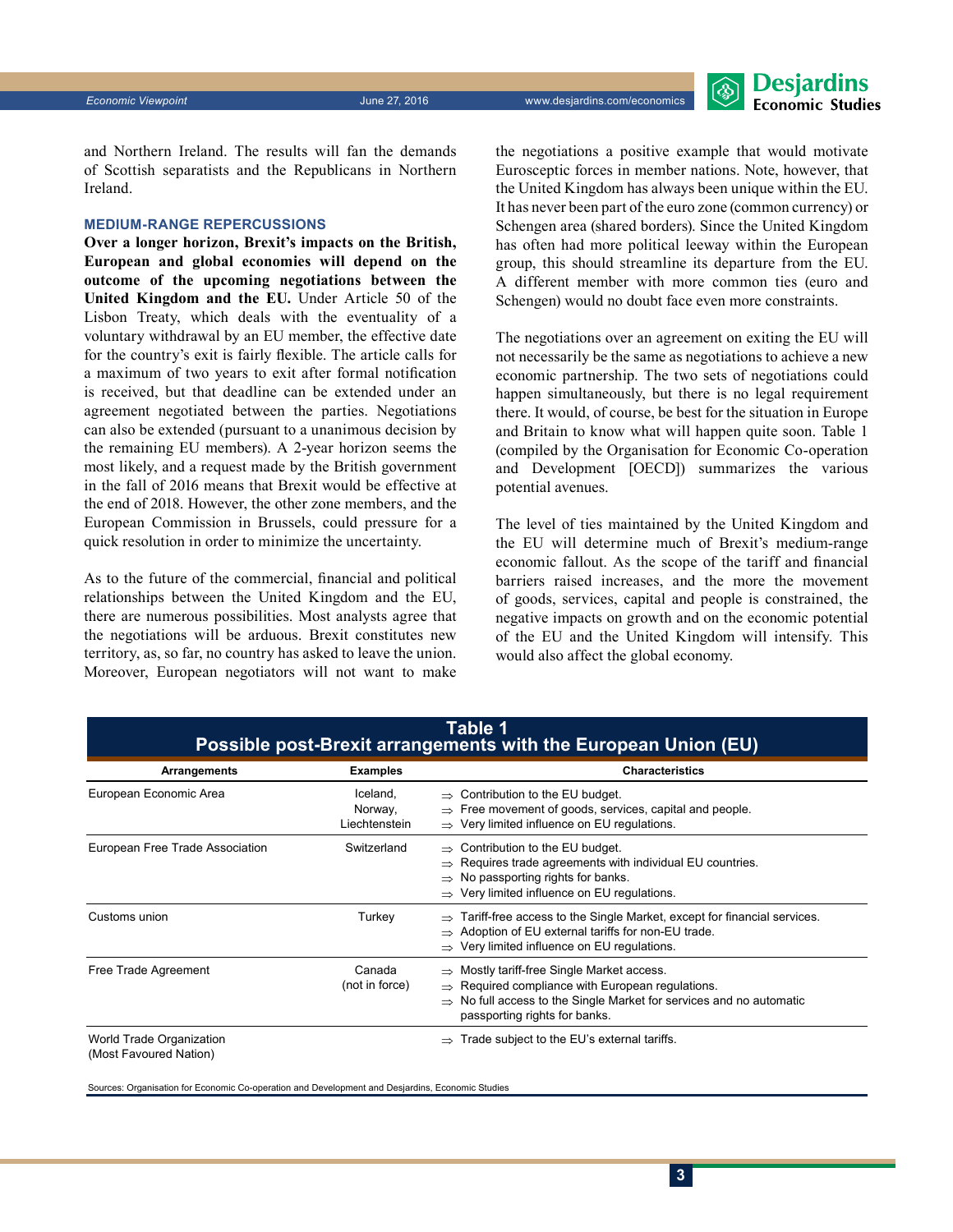

According to the OECD, Brexit's negative impacts will be relatively substantial; all of the hypotheses expect trade between the EU and the United Kingdom to decline. In a study completed in April<sup>1</sup>, the OECD anticipates a  $3.3\%$ decline by Britain's real GDP compared to what it would have been without a Brexit. Between now and 2030, the OECD scenario calls for the U.K.'s real GDP to be 5.1% lower. The most optimistic scenario calls for a shortfall of 2.7%; the most pessimistic one puts that shortfall at 7.7%. The negative factors that Brexit introduces for the economy include:

- Higher risk premiums;
- Erosion of confidence;
- Contraction of trade;
- Drop in direct international investment;
- Lower contribution to growth from immigration.

Reuters created the following compilation of the various forecasts for Brexit's impact on the economy (graph 3). Most of the analyses paint a rather negative picture.

| Graph 3 – Different forecasts for Brexit's impact<br>on the U.K.'s economy        |                                                                           |                                 |  |  |
|-----------------------------------------------------------------------------------|---------------------------------------------------------------------------|---------------------------------|--|--|
|                                                                                   | Short- and medium-term impact                                             | Long-term impact                |  |  |
| <b>British Treasury</b>                                                           | from -3.6% to -6.0% in 2 years                                            | from -3.4% to -9.5% in 15 years |  |  |
| <b>Bank of England</b>                                                            | Slowdown and possibility<br>of a technical recession:<br>higher inflation |                                 |  |  |
| <b>Organisation for</b><br><b>Economic Co-operation</b><br>and Development (OECD) | -3.3% by 2020                                                             | from -2.7% to -7.7% by 2030     |  |  |
| <b>International Monetary</b><br>Fund                                             | from -1.5% to -5.5% by 2019                                               |                                 |  |  |
| <b>Economist for Brexit</b>                                                       | +1.4% by 2020                                                             |                                 |  |  |
| <b>NIESR</b>                                                                      | approximately -2.3% by 2018                                               | from -1.8% to -7.8% by 2030     |  |  |

uters and Desjardins, Econo

#### **Potential positive effects**

Although the risks and negative impacts clearly win out, we must not overlook the promises of those who supported the Brexit camp during the referendum period. Here are the key ones:

• It will be easier for Britain's economy to liberalize trade with non-EU countries.

- The United Kingdom's economy will be less weighed down by the bureaucratic and regulatory burden imposed by the EU. Deregulation will support investment.
- The United Kingdom will be able to do more to select its immigrants and attract more skilled workers.
- The United Kingdom will save on its contributions to the EU budget and reinvest those sums in its economy or social services.

It would be astounding if these positives managed to offset the much more obvious factors that should negatively impact the United Kingdom's economic growth.

#### **Consequences for the global economy**

According to the data compiled using purchasing power parity, Britain has the world's tenth largest economy. Within Europe, it is outranked by Germany and France. Using the U.S. dollar as the basis for comparison, the United Kingdom moves up to fifth place. It is a large economy with very close trade and financial ties with the world's other major economies. Marked deterioration in Britain's economy would necessarily mean downgrading the growth outlook for global real GDP.

The rest of Europe will, of course, take the brunt of the Brits' astounding decision. The OECD maintains that the EU's GDP will see a 1% shortfall in its real GDP by 2020.

Factoring in only the impact of the financial shock, in its latest forecasting document, the OECD estimated the scope of the impact on various parts of the world. Some European nations would of course be more affected than others (graph 4), particularly Ireland, the only country that shares a land border with the United Kingdom. According to the OECD, the Netherlands, Switzerland and Norway would also be particularly affected. France and Germany are in



<sup>1</sup> Rafal Kierzenkowski *et al.*, "The Economic Consequences of Brexit: A Taxing Decision," *OECD Economic Policy Paper*, Organisation of Economic Co-operation and Development, No. 16, April 2016, [www.oecd-ilibrary.org/](http://www.oecd-ilibrary.org/docserver/download/5jm0lsvdkf6k.pdf?expires=1467025273&id=id&accname=guest&checksum=4106B595F62FCC6B0D9DBF96779788BF) [docserver/download/5jm0lsvdkf6k.pdf?expires=1467025273&id=id&accna](http://www.oecd-ilibrary.org/docserver/download/5jm0lsvdkf6k.pdf?expires=1467025273&id=id&accname=guest&checksum=4106B595F62FCC6B0D9DBF96779788BF) [me=guest&checksum=4106B595F62FCC6B0D9DBF96779788BF.](http://www.oecd-ilibrary.org/docserver/download/5jm0lsvdkf6k.pdf?expires=1467025273&id=id&accname=guest&checksum=4106B595F62FCC6B0D9DBF96779788BF)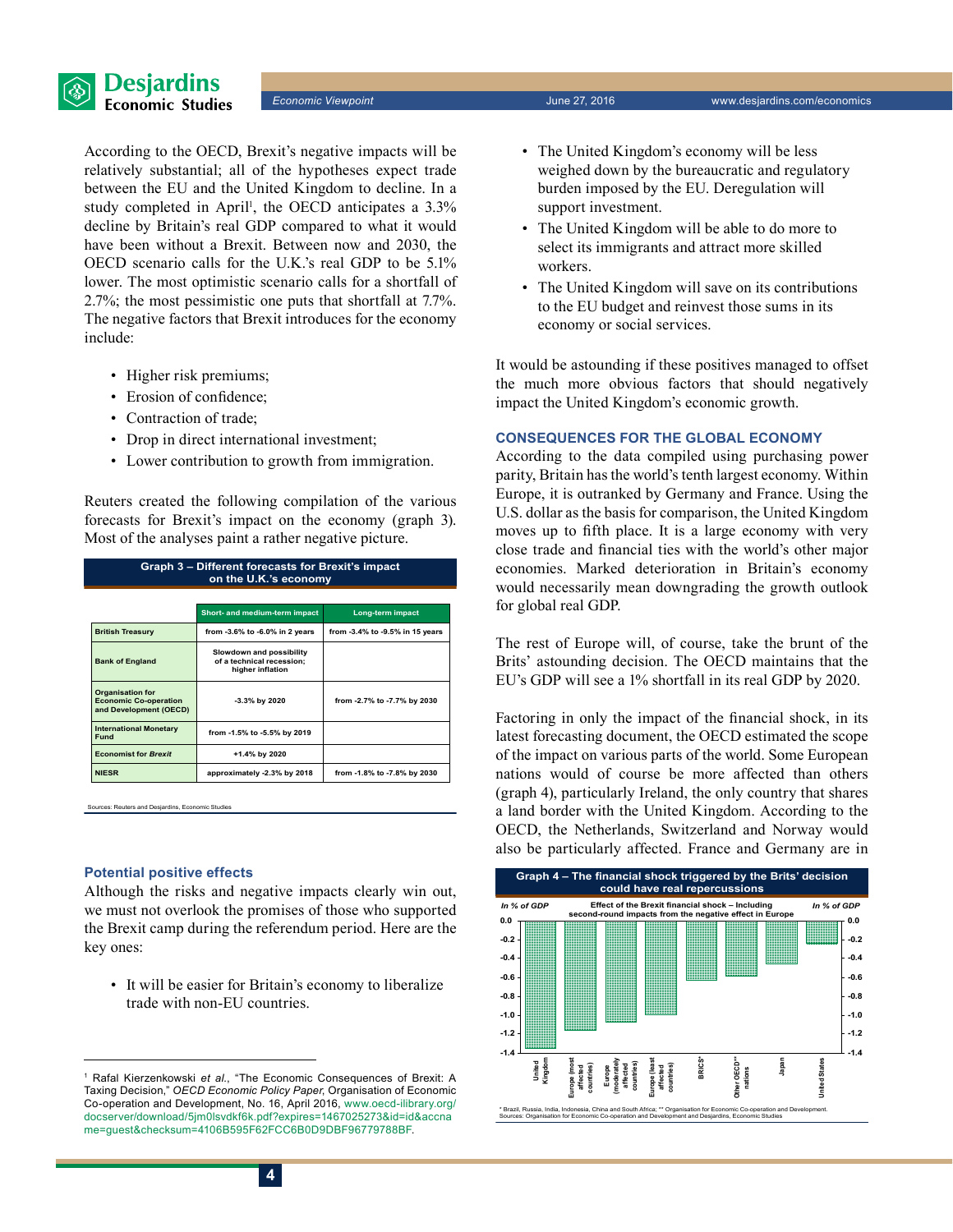**Desjardins Economic Studies** 

the "moderate" category. The impact on the United States is relatively moderate, at just above -0.2%. The major emerging economies and other OECD members would be more affected than the United States, although clearly much less so than the European economies.

Just as some see positive effects from Brexit, it is also possible to find factors that would help the situation in Europe. It would be a response aimed at taming the criticism from Eurosceptics in other member nations.

- Greater convergence among countries that use the euro (fewer compromises with the United Kingdom).
- An incentive to improve structures, particularly democratic and bureaucratic structures, to finetune the functioning of common institutions (European Commission, Parliament, ECB, etc.).

#### **Consequences for Canada**

Prior to the vote in Britain, on June 20, Bank of Canada Governor Stephen Poloz said that: "We will bring a completely new analysis to the table in July, so all these estimates are subject to change, based on these risks or new ones. Just by way of illustration, the outcome of the Brexit referendum next week poses new risks at the global level that could mean a shift in view."

Like the global economy, Brexit will have economic consequences for Canada's economy. Once again, however, the impact will be heavily dependent on what happens in the markets in the next few weeks and, of course, on the future relations between the EU and the United Kingdom. We could assume that the major factors to watch for Canada's economy will be:

- The level of uncertainty and erosion of financial conditions.
- A drop in commodity prices.
- An economic decline in the United Kingdom and Europe, and the effect of that on direct trade (the United Kingdom accounts for 3.5% of Canadian exports, with the rest of the EU representing 4.5%).
- The direct and indirect impacts on the U.S. economy.

It is especially difficult to pinpoint what will happen to the trade agreement between Canada and the EU. Some EU countries are already expressing doubts about the agreement, and the United Kingdom's support was

essential. When Brexit happens, the Brits will probably want to negotiate a new accord with Canada, but that could take quite some time.

#### **Financial scenarios**

The immediate financial shock and the many uncertainties generated by the Brexit vote of course mean the economic and financial scenarios have to be modified.

U.S. bond yields and, to a lesser extent, Canadian yields have come down a lot since the vote, and the safe-haven effect provided by the U.S. bond market should keep yields lower than anticipated.

Another safe haven, the U.S. dollar will consolidate its recent upswing and could even rise further, particularly if the situation between the Europeans and the Brits becomes heated.

Weaker global economic growth will generate lower demand for commodities, including oil, whose prices could decline. The strength of the dollar will add to the downward pressure.

Under these circumstances, and given the financial instability and risks to its own scenarios, the Fed could further postpone its next key rate increase into 2017. The extended status quo already anticipated for the Bank of Canada could be prolonged further, given the even more cautious U.S. monetary policy. Weak oil prices and a strong U.S. dollar could take the loonie down against the greenback and up against European currencies.

If early signs point to further erosion in the European economic outlook, the ECB could be tempted by additional monetary easing measures.

At the eye of the storm, the Bank of England would be torn between the risks of a major economic shock or even recession in the near future and the possibility of seeing inflation go up (as a result of the pound's depreciation and, eventually, the drop in trade). We can expect the downside risks to dominate, leading to easing measures.

The stock markets have already taken a big hit. They could remain volatile in response to new developments. The European and British markets should take a more lasting blow, to factor in more uncertain profit outlooks and weaker potential economic growth.